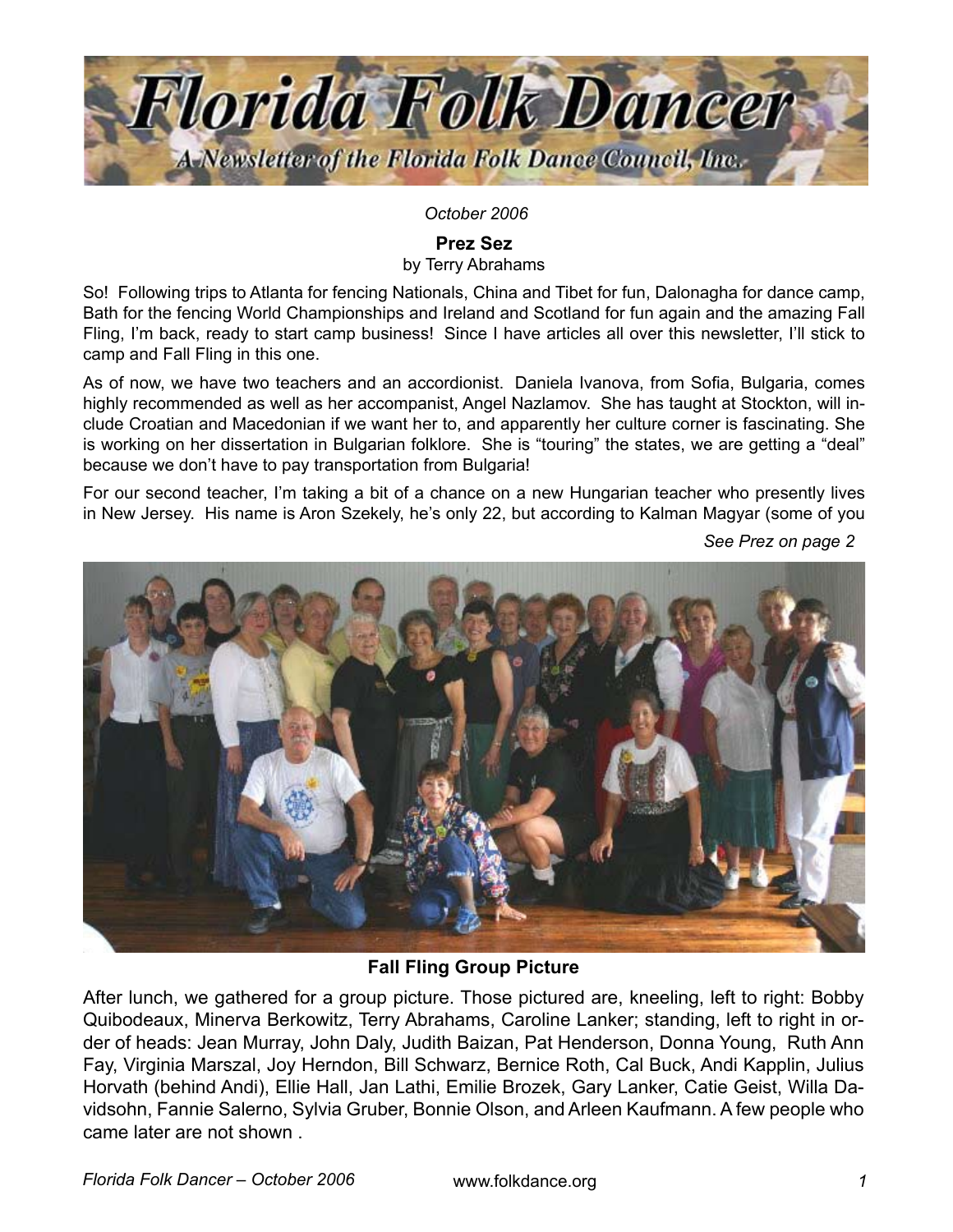And a good time was had by all... Thirty-five enthusiastic dancers gathered on the beautiful wooden floor at the historic Community House in Melbourne Village for Fall Fling 2006 (aka: Andi Kapplin's Birthday Party).

John and Jean presented a well-balanced program

with many familiar old favorites, some recent camp dances, and a new Israeli dance taught by Bobby.

Because it was Andi Kapplin's birthday, we all wore "Happy Birthday Andi" buttons and sang one of Terry's famous songs in Andi's honor.

It was wonderful to have the hall filled with dancers, and the sense of community when we all get together. By the end of the day we had set a record of 100 dances, did a few more just to be sure, and by that point most everybody was ready to call it an evening. The dance program was compiled from lists of dances requested over the last 7-10 years, with a few new favorites. We are looking forward to adding more favorites from camp 2007!

Sunday was, as usual, a bit more re-

laxed with only a handful of dancers. We enjoyed a leisurely breakfast and danced until 11 AM.

We were trying to remember how long South Brevard has been doing Fall Fling. The earliest John has a note of is 1990, but Fall Fling started before that as a welcome back party for "snow birds" like Joan and Wally Washington and Harry and Flora Jones. So we're approaching 20 years.

Most of the Melbourne group will be dancing fools this month! Fall Fling first, then Sebring Sharpes Assembly English Country Dance weekend, followed by the Greece cruise with Lee Otterholt and Jim Gold (although not everyone is going on the cruise, just the important people!).

The Melbourne group thanks all for coming and helping to make it another very special day with good food, help when work was needed, and a lot of fun dancing. Most important are the friends from all over who make it all worthwhile.



**Andi Kapplin, Terry Abrahams and Bill Schwarz**

# **Fall Fling 2006 Prez**, *continued from page*  by Jean Murray and John Daly

might remember him), he's a good teacher, good personality and will do a mean performance for us at camp. I have looked at his website, and I think we're in for a treat. I'll post their websites next issue. President's day weekend 2007 – put it on your calendar! FFDC CAMP!

As mentioned at the Fall Fling – I need someone to

research recipes for me, and think I got a yes from Melbourne! I'm going to assume that, unless I hear from you gals. We want to keep that wonderful part of last year's camp. I hear via the grapevine that the road to the rec center will be much improved, and that will help us a lot.

I want to thank John and his Bevy of Beauties for the wonderful Fall Fling. We had fun celebrating Andi's birthday, did not recognize the fact that Julius had his 77th birthday on September 4, Ellie's 80th coming in November, Bernice did the same in May, Bobby next week. As someone said – a lot of celebration going on around New Year's Eve to bear so many of us Sept/Oct babies. My 70th (Sept. 23), party is to be next Friday, conflicting with the English Country Weekend. Good luck

with that Melbourne (again) – are you guys busy enough?

ENGLISH DANCED HERE! Bye!

**Andi's Birthday Song** by Terry Abrahams

(to the tune of "Thank Heaven for Little Girls")

Thank Heaven for Andi K,

For she's the one rememb'ring every dance.

Thank Heaven for Andi K, She only has to give her card a glance.

It is not just her mem'ry that's beguiling - We love her, too, because she's always smiling.

Thank Heaven for Andi K.

We're wishing her a happy day and happy dancing too!

Without her what would all of us do?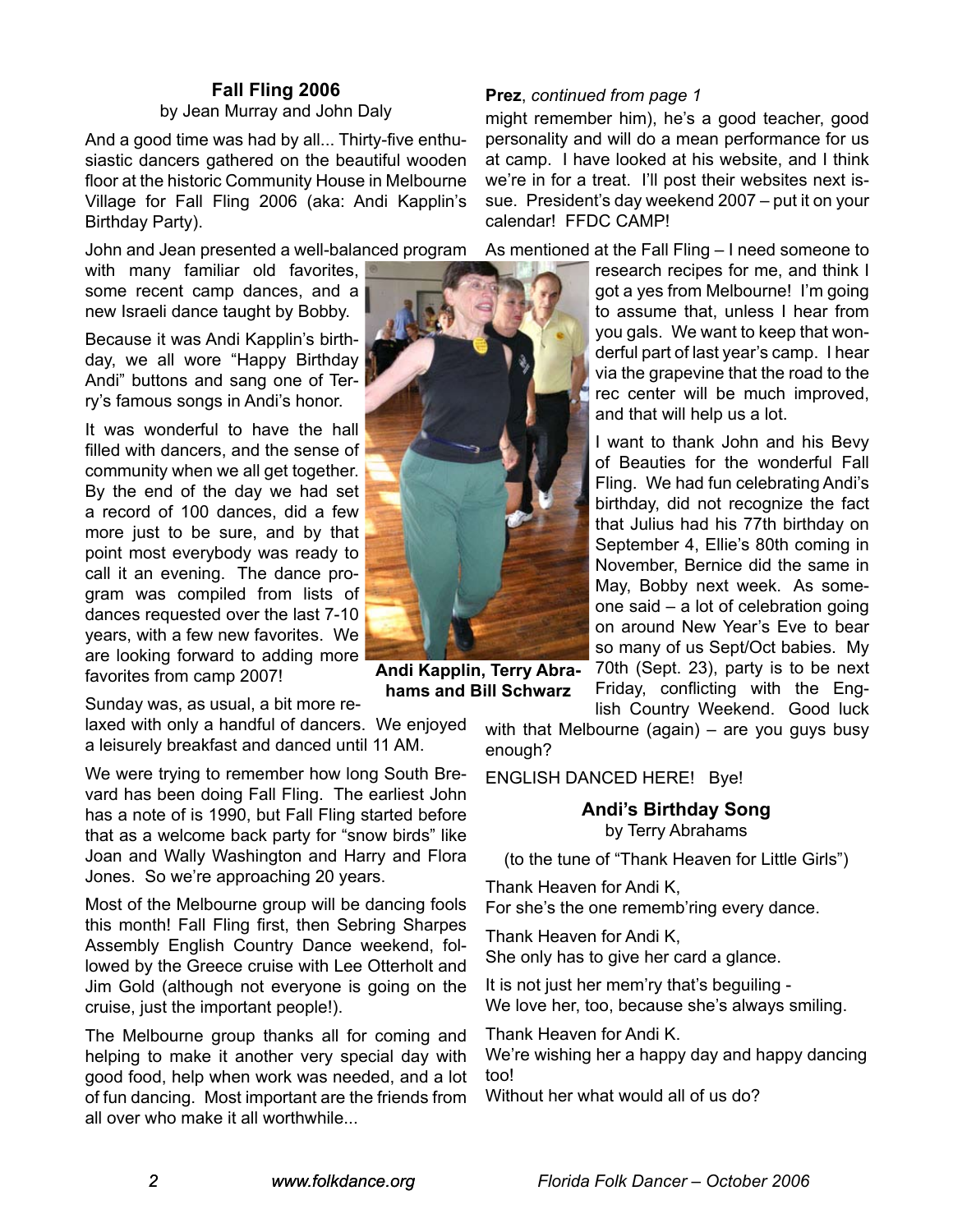# **Dancing with Ruthy and Dany** by Terry Abrahams

Pat, Bobby and I all converged at David Digby and Dorothy Archer's (what great hosts) on Thursday (Aug 24) and, following a dinner with them and other friends, attended the Atlanta Thursday night International group. Next day, we three went on to Karmiel USA Camp sans Dave and Dorothy.

This was the 12th annual dance camp with Dany Benshalom and Ruthy Slann, a camp that has done a good job of making us miss Blue Star a little less, has always been in Georgia, and was in Dalonagha for the second time. This new spot is terrific - we enjoy very nice digs that include a hot tub, but we're still in a camp with the nice rustic feel. We all stay

in lodges which have a wonderful common room and kitchen; each room is a little suite, with real beds, dressers and bathrooms en suite (I learned this term in England – it means you have your own bathroom in your own bedroom – a lovely treat). If the word "camp" keeps you from coming, please change your mind – it was wonderful. Food got better as the weekend went along, and the staff was very nice to us. The dance hall has a wood floor, albeit a little tight, but a nice lounge area when you aren't dancing, Ruthy keeps us stuffed with wonderful snacks at all times, even the decorations are lovely; both Ruthy and Dany and assistant Livia are the best of the best in terms of hosting, friendliness, teaching.

The dances ran the gamut  $-$  Dany chose a very appropriate theme this year of "peace", so many old dances on that subject were done and new ones added. Pat and Bobby taught

a neat very simple dance we learned at the Fall Fling, and there are many more to follow (not simple – just neat.) Dany taught many dances, Ruthy taught one, and then they had some of the Gainesville group, who went through the teaching week with them in Israel, teach a couple, and Meliss was there to present a goodie as well. For those of you who know Meliss, she is now a college graduate, married and pregnant! (Yes, we're getting old). So all in all, a great weekend, highly recommended by me – the Rick Steves of dance camps!

# **A Note from Catie**

#### Dear Dancers,

I had a busy summer filled with English Country Dance trips.

I drove up to Minneapolis, MN, for an English Country Dance (ECD) weekend taught and called by Michael Barraclough from Swindon, England. He taught ECD workshops, called the Saturday night contra dance, and called the Sunday evening English Country Dance. He is a marvelous teacher who does historical research.

I attended the Colin Hume workshop and dance in Saint Cloud, FL, on June 10th and I really enjoyed learning dances from him again. Colin Hume is

from Hertfordshire, England.

In July, Bernice Roth and I attended an electric contra dance in Gainesville. The next morning we went to the ECD tea dance and had a delightful time.

In August, Colette Moore (from New Port Richey) and I drove to Greenville, SC, for an ECD weekend taught and called by Frederick Park. We had a great time!

And in September, Colette Moore and I drove to the ECD weekend in Atlanta which started with a contra dance on Friday night and we danced ECD the rest of the weekend. The ECD was taught and called by Robin Hayden from Amherst, MA.

So, that's what I did on my summer vacations!

**Willa Davidsohn and John Daly**

We do English Country Dance in Melbourne Village at the Community House on Tuesday evenings (6:30-

9:00 PM) all year round. Come dance with us anytime!

All the best, Catie Condran Geist

**There's a Word for What we Have:** tarantism (TAR-uhn-tiz-uhm) noun An uncontrollable urge to dance.

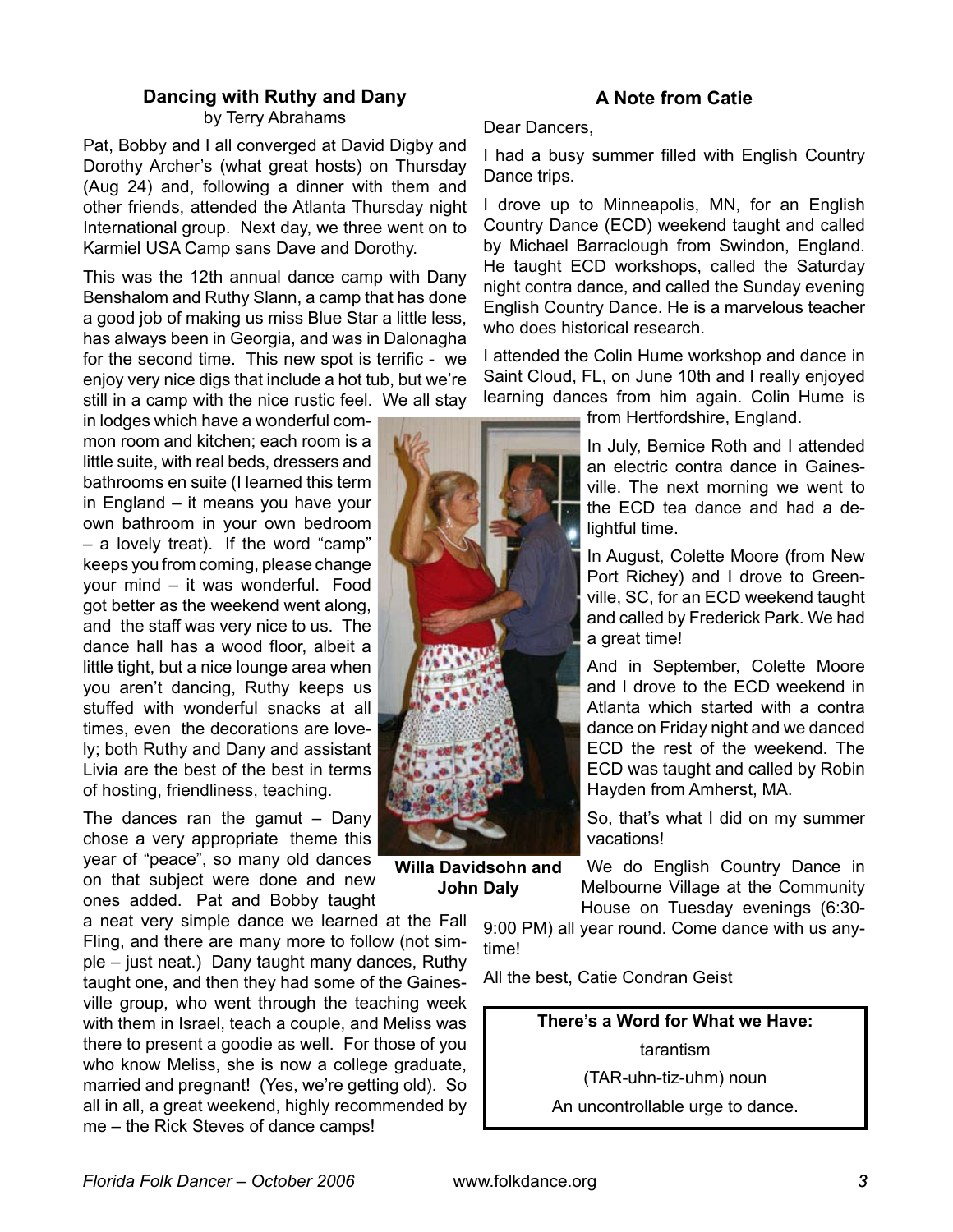### **Gainesville News**

News from the northern folk dance frontiers of Gainesville...

Dancing in September has gone well, with our incredible core of great teachers; Joyce Dewsberry, John Ward, Margaret Tolbert, Stefan Craciuns, Arlene Abargad, Julieta Brambila, and Jack & Linda Seltzer giving their constant attention to the finer details of all the dances.

The spirit has been incredible with all the varieties of the dances we do every Friday night keeping us going every which way all night long. We're working on the Polonaise, Circle Polka, Kujawiak from last winter's camp. Joyce and John bring back the oldies with Makezice Bela Rada and Silvenska Racenica. Linda & I have been bringing back some dances from Pece Atanasovski's great camps in Oteshovo, Macedonia back in the '80s, like Maskoto Oro and Buvcansko. I'd like to finally do his great Topansko Oro which is like floating through your feet when you get the correct feel of the dance. Also I'd like to bring back another great one, Sborinka, which Steve Kotansky gave us a few years back. It has lots of stamps, chugs, squats and great styling techniques which are all so much fun to attempt each week.

Arlene has given us Hora Habika, Tzadik Katamar, Gvanim, and some other Israeli oldies which I enjoy for all their grapevines and Yemenites. Margaret and Stefan have been doing their Romanian Gypsy stuff, which is slowly but steadily seeping in our brains, spirit and eventually our feet. Tough body action. Dumbala Dumba has been the latest one of Daniel's that we're doing. Hora de la Ursari is another one she and Stefan do so well.

Our group numbers fluctuate each week. One week we had over 50 with the numbers being swelled by 25 freshman high school students and a small contingent of 5-6 UF troupers. Our regulars have been Charles, June, Annette & Randy, Toshi, Jenna & Talia, Every week brings in 4 or 5 newcomers. It's made every week's dancing pretty unique for all of us.

Hope you all had fun at Fall Fling. Wish we could have all just packed up and come down for the event.

Take care. Jack Seltzer

#### **Orlando International Folk Dance Club** by Pat Henderson

We resumed dancing on September 6 after our summer hiatus of two months. Much to our surprise, we danced every Wednesday in September and did not have to cancel because of the ground being flooded on our property where we dance. It has been a very unusual year for hurricanes but after the past two years, it was very nice to have a break.

Kelly Fagan had the honor of singing the national anthem at the opening of the national conference of the American Physical Therapy Association which was held in Orlando. She also moved from Winter Park to Deland at the end of July.

Ann Robinson reported that the Whirl & Twirl Square Dance Club, (where we held the OIFDC 35th anniversary party) dedicated its building to Danny Robinson.

Bobby and I traveled to Atlanta in late August and danced there on our way to Karmiel USA Israeli workshop in Dahlonega, GA. We taught one of the dances we learned at the Fall Fling. We are also sharing the dances with our local Israeli group.

Others who traveled recently were Ann Robinson to north Georgia for a crafts festival, Kelly Fagan to Boone, NC, and Phyllis Dammer to South Carolina. Joe and Lucy Birkemeier had a trip to West Virginia and New York and then another to Illinois and Indiana. Many of our members are traveling to Greece with Jim Gold in October.

#### OIFDC Dates:

Oct. 4: Oktoberfest along with Bobby's birthday celebration - look for pictures in the next newsletter.

October 18th and 25th: no dancing

November 1: Halloween Party 7:30 pm.

# **Grapeviner International Folkdancers of Sarasota**

by Marie Millett

Andi is back! We welcomed her back last Wednesday, September 13th, in spite of the downpour of rain at dance time. Fifteen dedicated dancers floated in to dance and enjoy Edith Iwens' "Welcome back Andi" cake.

We have bid farewell to Olga Guzy who has been a long time Sarasota dancer. She has moved to Tampa's Brighton Gardens.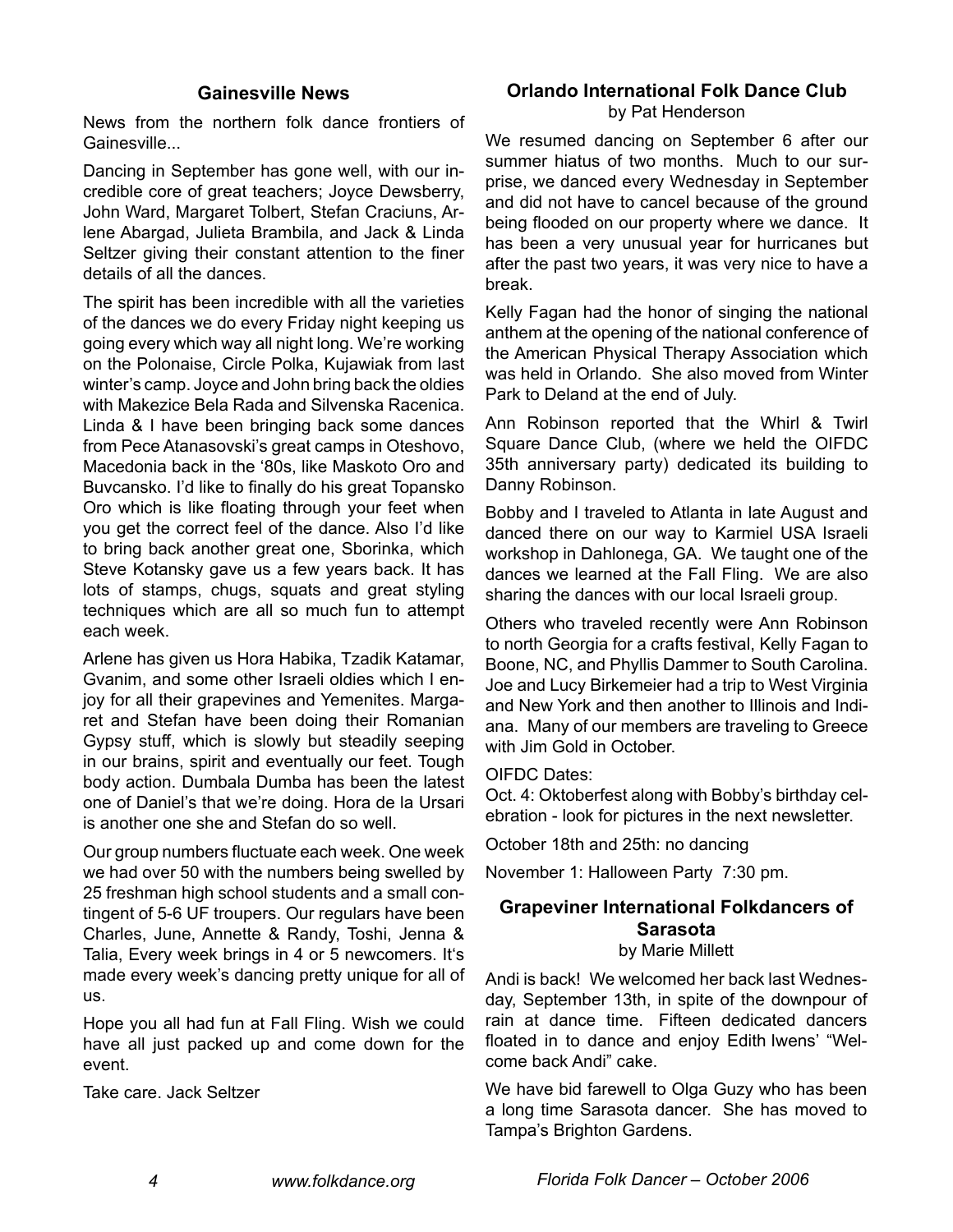# **More Fall Fling Pictures**



Upper row: Jean Murray, Emilie Brozek, Donna Young, Ellie Hall, Bobby Quibodeaux. Middle row: Catie Geist, Sylvia Gruber, Felissa Gaber, Lila Gaber, Virginia Marszal. Lower row: Terry Abrahams, Julieta Brambila, Julius Horvath, Apryl Cornell.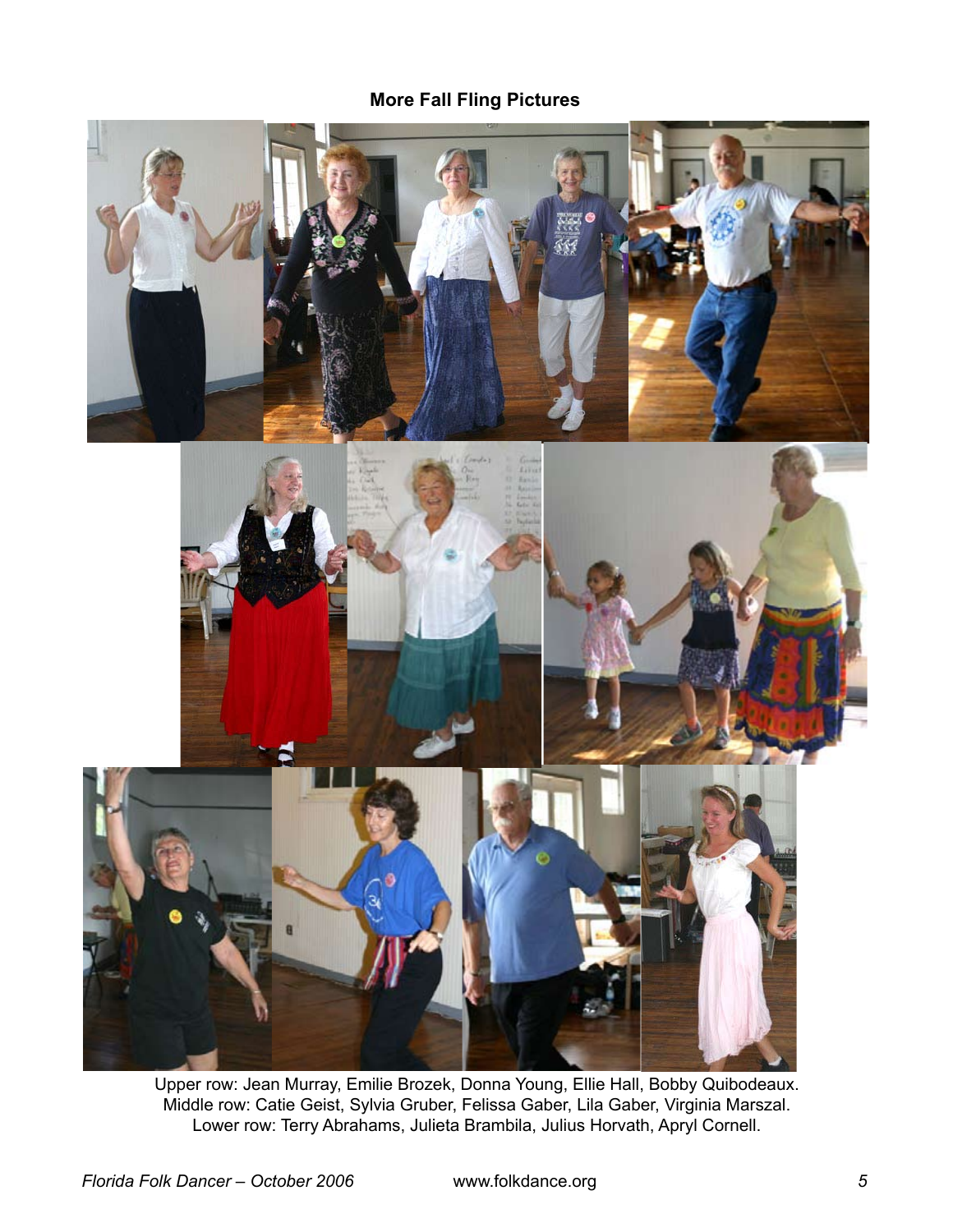# **From the Editor**

This summer has certainly been eventful for many of our dancers. This issue features a bunch of travel tales as well as our own Fall Fling. Catie Geist is a new newsletter contributor since I've been editing. I'd love to hear from some more of you who haven't told your tale in the newsletter in a while (or ever).

Gary and I made a second trip to the San Diego area at the end of August and beginning of September. Again, we danced – first another Scandi dance party with the same group I told you about in the July newsletter, with Kevin Johnson and Suzanne Papp. All live music, with three fiddlers. This time I had the presence of mind to take my camera. Pictures below show Kevin and Suzanne dancing, one of the fiddlers and that gorgeous dance floor.



**Tampa Talk**

We're gaining a little! Kevin and Nilufer – dancers from years ago, have "growed" their kids and are back dancing with us again. We are very excited. They are also attending Judith's Scandi group. Andi's back from Vancouver, Ken's back from camp and all is well with the world.

Ursula had a successful hip replacement surgery, but is in a lot of pain. She's at home and I'm sure would love your cards . [Her address is in the mailing list that was mailed to all members - Ed]

Two days later, we were at a contra dance, again with Kevin and Suzanne. We also took my niece and her eight-year-old daughter, who live in San Diego. They had never tried contra dancing before, but did fine and enjoyed it.

Now, our clubs are swinging into high gear for fall and the return of snowbird dancers. Terry's birthday party and the English Country Dance in Sebring will happen before this newsletter is available and we'll hear all about those events in the next newsletter.

Dancing goes on here in Frostproof at odd intervals, whenever Gary and I can schedule it.

As ever, keep dancing!

- Caroline Lanker



Bill, Judith, Andi and I had a wonderful time at the Fall Fling – good seeing all of you as per usual, and with the wonderful, exciting, gorgeous, dances like we did, the likelihood of ever stopping seems impossible. What a high! We're looking forward to seeing a lot of you again in November at Miroslav's performance in St. Pete (see Events and Tours, next page). We may also run into you at various Greek events.

See ya! Terry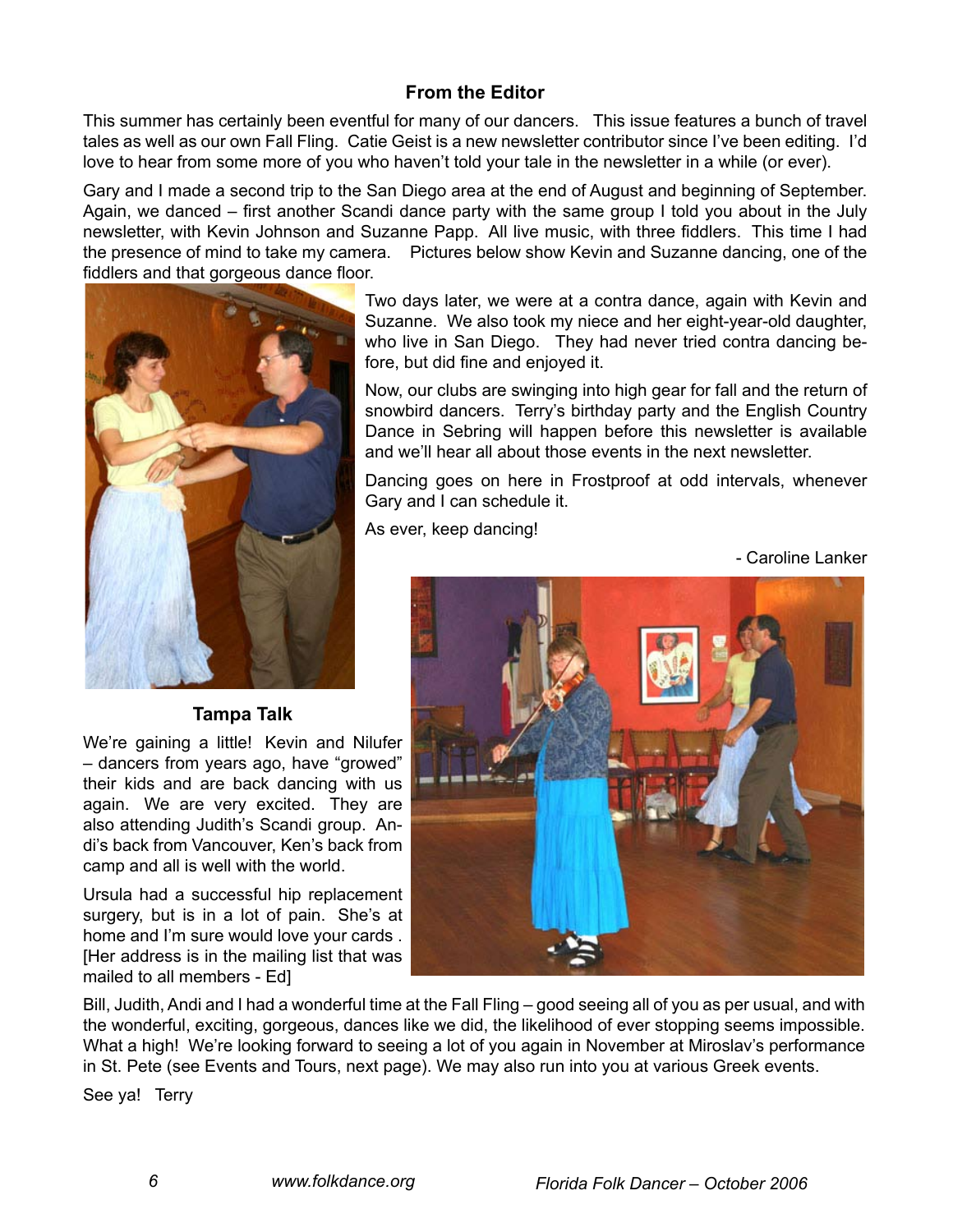#### **Traveling with Terry** by Terry Abrahams

Well, if I were paid to travel, I'd be rich by now! I have returned again...from first, Ruthy and Dany's Israeli dance camp, Directly from Atlanta I went to the World Championships in Bath England, and fenced as well as I expected. My goal was not to come in last, and I was 18th out of 26, so I wasn't last. But actually I was only 3 points away from being in the top 8, so that was a little disappointing. Great socializing though – hung with some Bulgarians, re-met a friend I made last year from Holland, traded a T-shirt with France, and saw all my USA friends.

Bath is very beautiful, very historical. The opening cocktail party was actually held at the Roman Baths, and the final dinner dance was at the Assembly Hall, where Jane Austin placed her dances in Pride and Prejudice. Sweet! Then, a day trip to Stonehenge etc.. and on to London. I went Israeli Folk dancing the first night in London, but the directions were poor, I was late, it was expensive, no one was friendly, I left early.

After London, I did a day trip to Hampstead; and on to Ireland via train and ferry for a six-day tour with backpackers in a group called Paddy's Wagon – cute eh? I did the must dos, drank Guiness, kissed the Blarney Stone, heard a couple of good bands, and saw Riverdance. On to Scotland for a 3 day tour, and a 4th day on my own in Edinburgh. In Scotland I was only in the Highlands, but I climbed a few mountains, swam in the Loch Ness, saw the Hairy Coos (Highland cows) and ate Haggis. Ireland was pretty and Scotland was beautiful.

After Scotland, back to London for a full day tour on and off the big red bus and home the 20th. The weather was phenomenal at all times, much to the surprise of my tour guide/bus drivers, who were particularly nice to me and had wonderful wee tales to tell about everything we were seeing, including the faeries, the leprechauns, and the brownies (pronounced broonies). I would rather never stay in a hostel again (3 weeks) – that was a lot of crowded rooms, with the john down the hall. And yet - it's a cheap way to travel!!!

Good luck to all the gang going to Greece with Jim. If you haven't been on one of his trips, you are in for a treat! I almost decided to go, but came to just in time! Happy traveling! Terry (alias Rick Steves)

# **Events and Tours**